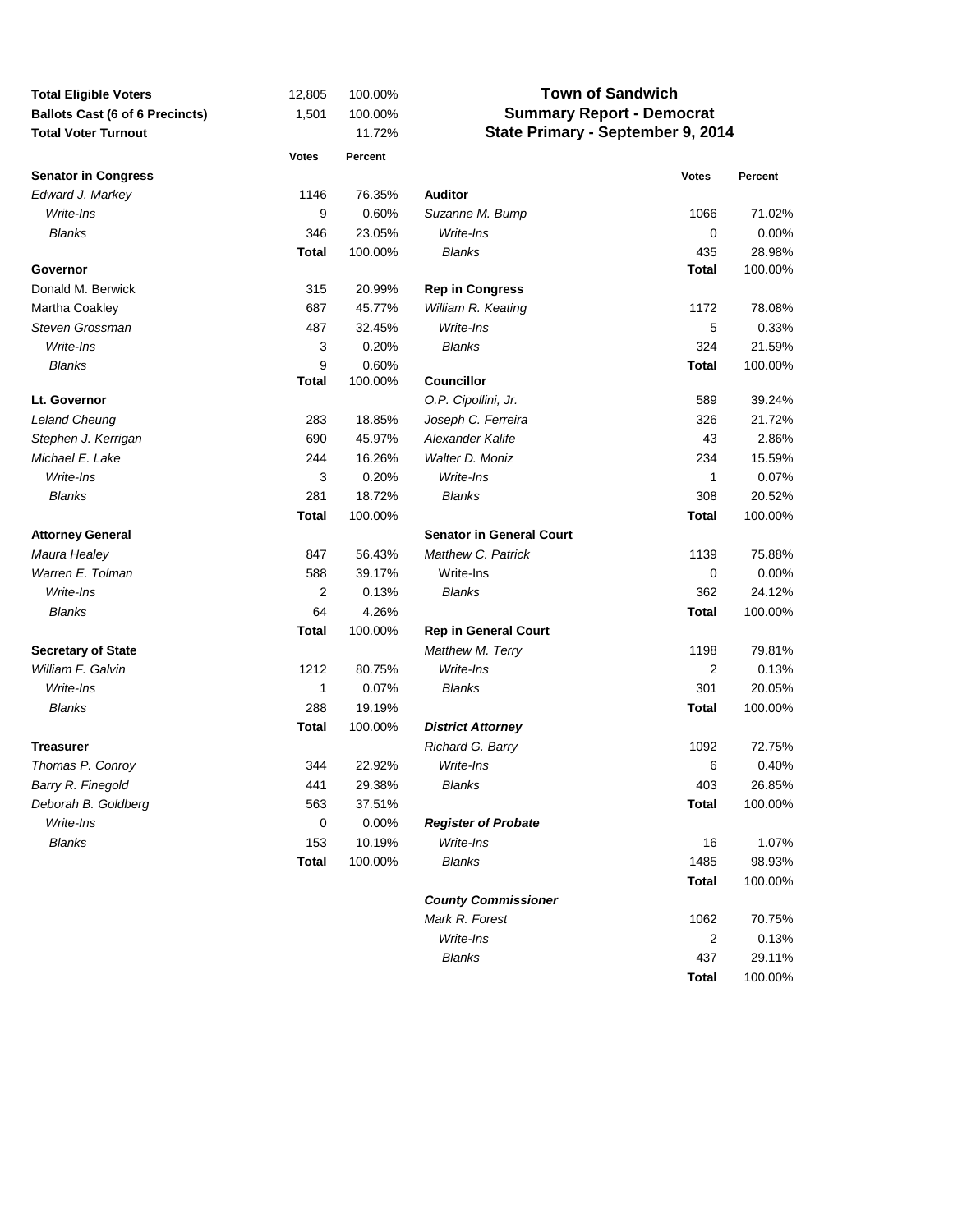## **TOWN OF SANDWICH STATE PRIMARY, SEPTEMBER 9, 2014 Democrat**

| # of Eligible Voters       | 12,805 |
|----------------------------|--------|
| <b>Total Ballots Cast:</b> | 1,501  |

11.72% **% of Total Vote**

| <b>PRECINCT</b>                              | $\overline{\mathbf{1}}$ | $\overline{2}$  | $\overline{\mathbf{3}}$ | 4               | 5                    | 6              | <b>Total</b>   | Grand        | %               |
|----------------------------------------------|-------------------------|-----------------|-------------------------|-----------------|----------------------|----------------|----------------|--------------|-----------------|
|                                              |                         |                 |                         |                 |                      |                | <b>Votes</b>   | <b>Total</b> | of Vote         |
| <b>OFFICES/CANDIDATES</b>                    | 2409                    | 2237            | 1966                    | 2161            | 2084                 | 1947           | Cast           | 12804        |                 |
| <b>Number of Eligible Voters by Precinct</b> |                         |                 |                         |                 |                      |                |                |              |                 |
| <b>Total Ballots Cast</b>                    | 386<br>16.02%           | 316<br>14.13%   | 233<br>11.85%           | 207             | 186<br>8.93%         | 173            | 1501           |              |                 |
| <b>Percentage By Precinct</b>                |                         |                 |                         | 9.58%           |                      | 8.89%          |                |              |                 |
| <b>Senator in Congress</b>                   |                         |                 |                         |                 |                      |                |                |              |                 |
| Edward J. Markey                             | 304                     | 233             | 178                     | 170             | 137                  | 124            | 1146           | 1146         | 76.35%          |
| Write-Ins                                    |                         | 3               |                         |                 | $\overline{0}$       |                | 9              | 9            | 0.60%           |
| <b>Blanks</b>                                | 81                      | $\overline{80}$ | 53                      | $\overline{35}$ | 49                   | 48             | 346            | 346          | 23.05%          |
| <b>Total</b>                                 | 386                     | 316             | 233                     | 207             | <b>186</b>           | 173            |                | 1501         | 100.00%         |
| <b>Number of Eligible Voters by Precinct</b> | 2409                    | 2237            | 1966                    | 2161            | 2084                 | 1947           |                | 12804        |                 |
| <b>Total Ballots Cast</b>                    | 386                     | 316             | 233                     | 207             | 186                  | 173            | 1501           |              |                 |
| <b>Percentage By Precinct</b>                | 16.02%                  | 14.13%          | 11.85%                  | 9.58%           | 8.93%                | 8.89%          |                |              |                 |
|                                              |                         |                 |                         |                 |                      |                |                |              |                 |
| <b>Governor</b>                              |                         |                 |                         |                 |                      |                |                |              |                 |
| Donald M. Berwick                            | 79                      | 87              | 54                      | 34              | 32                   | 29             | 315            | 315          | 20.99%          |
| <b>Martha Coakley</b>                        | 185                     | 130             | 102                     | 101             | 93                   | 76             | 687            | 687          | 45.77%          |
| <b>Steven Grossman</b>                       | 117                     | 96              | 77                      | 71              | 60                   | 66             | 487            | 487          | 32.45%          |
| <b>Write-Ins</b>                             |                         | $\theta$        | $\overline{0}$          | $\theta$        | $\overline{0}$       | $\overline{2}$ | 3              | 3            | 0.20%           |
| <b>Blanks</b>                                | $\overline{4}$          | 3               | $\Omega$                |                 |                      | $\theta$       | 9              | 9            | 0.60%           |
| <b>Total</b>                                 | 386                     | 316             | 233                     | 207             | 186                  | 173            |                | 1501         | 100.00%         |
| <b>Number of Eligible Voters by Precinct</b> | 2409                    | 2237            | 1966                    | 2161            | 2084                 | 1947           |                | 12804        |                 |
| <b>Total Ballots Cast</b>                    | 386                     | 316             | 233                     | 207             | 186                  | 173            | 1501           |              |                 |
| <b>Percentage By Precinct</b>                | 16.02%                  | 14.13%          | 11.85%                  | 9.58%           | 8.93%                | 8.89%          |                |              |                 |
|                                              |                         |                 |                         |                 |                      |                |                |              |                 |
| Lt. Governor                                 |                         |                 |                         |                 |                      |                |                |              |                 |
| <b>Leland Cheung</b>                         | 75                      | 64              | 42                      | 40              | 28                   | 34             | 283            | 283          | 18.85%          |
| Stephen J. Kerrigan                          | 176                     | 125             | 104                     | 112             | 86                   | 87             | 690            | 690          | 45.97%          |
| Michael E. Lake                              | 58                      | 57              | 39                      | 23              | 40                   | 27             | 244            | 244          | 16.26%          |
| Write-Ins<br><b>Blanks</b>                   | $\overline{\mathbf{1}}$ | $\theta$<br>70  | $\Omega$                | 31              | $\overline{0}$<br>32 |                | 3              | 3            | 0.20%<br>18.72% |
| <b>Total</b>                                 | 76<br>386               | 316             | 48<br>233               | 207             | <b>186</b>           | 24<br>173      | 281            | 281<br>1501  | 100.00%         |
|                                              |                         |                 |                         |                 |                      |                |                |              |                 |
| <b>Number of Eligible Voters by Precinct</b> | 2409                    | 2237            | 1966                    | 2161            | 2084                 | 1947           |                | 12804        |                 |
| <b>Total Votes Cast</b>                      | 386                     | 316             | 233                     | 207             | 186                  | 173            | 1501           |              |                 |
| <b>Percentage By Precinct</b>                | 16.02%                  | 14.13%          | 11.85%                  | 9.58%           | 8.93%                | 8.89%          |                |              |                 |
|                                              |                         |                 |                         |                 |                      |                |                |              |                 |
| <b>Attorney General</b>                      |                         |                 |                         |                 |                      |                |                |              |                 |
| <b>Maura Healey</b>                          | 221                     | 196             | 114                     | 111             | 104                  | 101            | 847            | 847          | 56.43%          |
| Warren E. Tolman                             | 146                     | 109             | 107                     | 86              | 75                   | 65             | 588            | 588          | 39.17%          |
| Write-Ins                                    | $\theta$                |                 | $\bf{0}$                |                 | $\overline{0}$       | $\bf{0}$       | $\overline{2}$ |              | 0.13%<br>4.26%  |
| <b>Blanks</b>                                | 19                      | 10              | 12                      | 9               | $\overline{7}$       | 7              | 64             | 64           | 1501 100.00%    |
| <b>Total</b>                                 | 386                     | 316             | 233                     | 207             | 186                  | 173            |                |              |                 |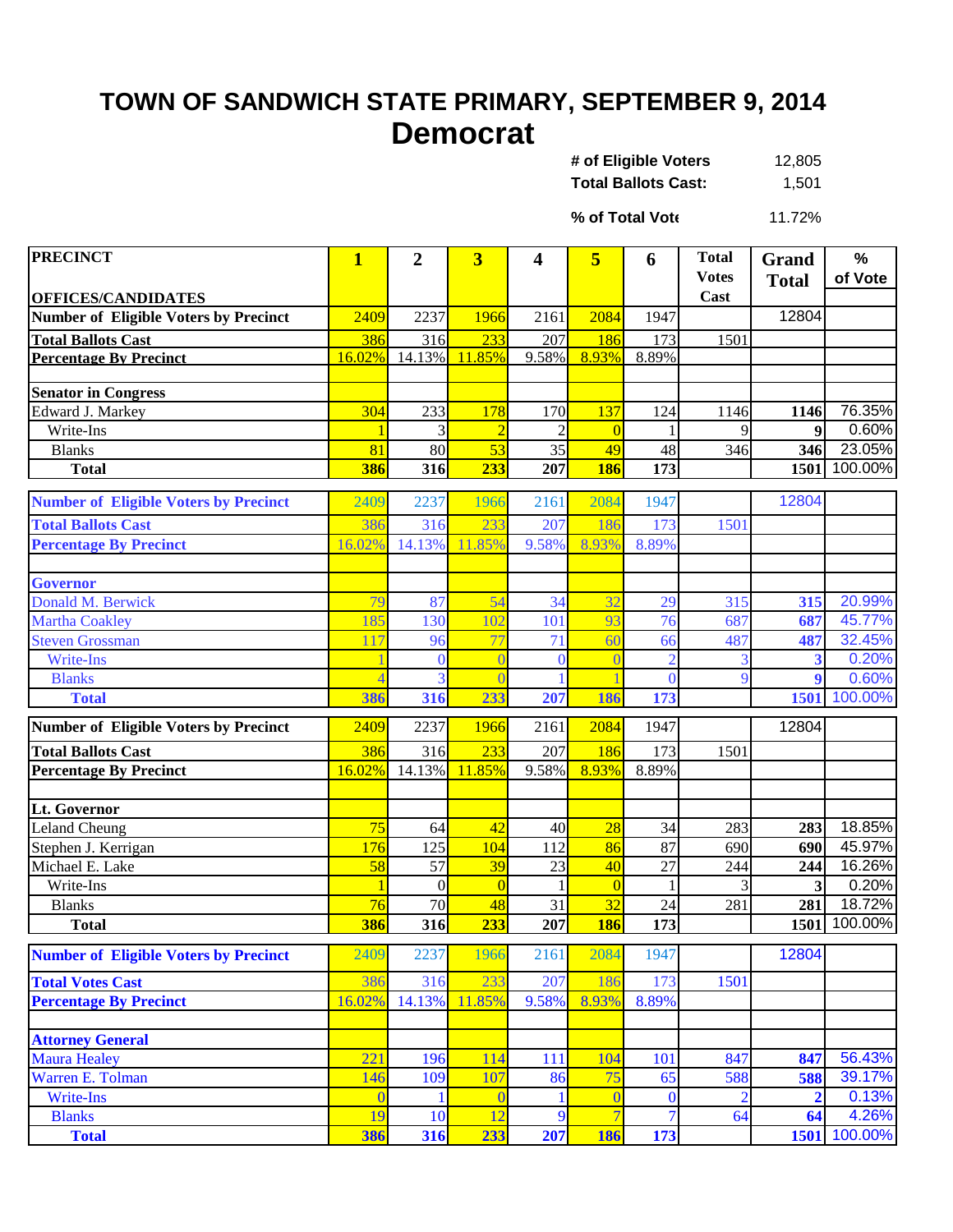| <b>Number of Eligible Voters by Precinct</b> | 2409           | 2237           | 1966           | 2161     | 2084           | 1947             |          | 12804        |         |
|----------------------------------------------|----------------|----------------|----------------|----------|----------------|------------------|----------|--------------|---------|
| <b>Total Votes Cast</b>                      | 386            | 316            | 233            | 207      | 186            | 173              | 1501     |              |         |
| <b>Percentage By Precinct</b>                | 16.02%         | 14.13%         | 11.85%         | 9.58%    | 8.93%          | 8.89%            |          |              |         |
|                                              |                |                |                |          |                |                  |          |              |         |
| <b>Secretary of State</b>                    |                |                |                |          |                |                  |          |              |         |
| William F. Galvin                            | 312            | 247            | 189            | 173      | 154            | 137              | 1212     | 1212         | 80.75%  |
| Write-Ins                                    | $\overline{0}$ |                | $\overline{0}$ | $\theta$ | $\overline{0}$ | $\mathbf{0}$     |          |              | 0.07%   |
| <b>Blanks</b>                                | 74             | 68             | 44             | 34       | 32             | 36               | 288      | 288          | 19.19%  |
| <b>Total</b>                                 | 386            | 316            | 233            | 207      | <b>186</b>     | 173              |          | 1501         | 100.00% |
| <b>Number of Eligible Voters by Precinct</b> | 2409           | 2237           | 1966           | 2161     | 2084           | 1947             |          | 12804        |         |
| <b>Total Votes Cast</b>                      | 386            | 316            | 233            | 207      | 186            | 173              | 1501     |              |         |
| <b>Percentage By Precinct</b>                | 16.02%         | 14.13%         | 11.85%         | 9.58%    | 8.93%          | 8.89%            |          |              |         |
|                                              |                |                |                |          |                |                  |          |              |         |
| <b>Treasurer</b>                             |                |                |                |          |                |                  |          |              |         |
| <b>Thomas P. Conroy</b>                      | 85             | 63             | 55             | 53       | 48             | 40               | 344      | 344          | 22.92%  |
| <b>Barry R. Finegold</b>                     | 118            | 100            | 66             | 59       | 48             | 50               | 441      | 441          | 29.38%  |
| Deborah B. Goldberg                          | 132            | 122            | 89             | 79       | 69             | 72               | 563      | 563          | 37.51%  |
| Write-Ins                                    |                | $\theta$       | $\overline{0}$ | $\Omega$ | $\Omega$       | $\theta$         | ſ        | $\mathbf{0}$ | 0.00%   |
| <b>Blanks</b>                                | 51             | 31             | 23             | 16       | 21             | 11               | 153      | 153          | 10.19%  |
| <b>Total</b>                                 | 386            | 316            | 233            | 207      | 186            | 173              |          | 1501         | 100.00% |
| <b>Number of Eligible Voters by Precinct</b> | 2409           | 2237           | 1966           | 2161     | 2084           | 1947             |          | 12804        |         |
| <b>Total Votes Cast</b>                      | 386            | 316            | 233            | 207      | 186            | 173              | 1501     |              |         |
| Percentage By Precinct                       | 16.02%         | 14.13%         | 11.85%         | 9.58%    | 8.93%          | 8.89%            |          |              |         |
|                                              |                |                |                |          |                |                  |          |              |         |
| <b>Auditor</b>                               |                |                |                |          |                |                  |          |              |         |
| Suzanne M. Bump                              | 277            | 213            | 163            | 155      | 135            | 123              | 1066     | 1066         | 71.02%  |
| Write-Ins                                    | $\Omega$       | $\theta$       | $\overline{0}$ | $\Omega$ | $\overline{0}$ | $\Omega$         | $\Omega$ | $\mathbf{0}$ | 0.00%   |
| <b>Blanks</b>                                | 109            | 103            | 70             | 52       | 51             | 50               | 435      | 435          | 28.98%  |
| <b>Total</b>                                 | 386            | 316            | 233            | 207      | <b>186</b>     | 173              |          | 1501         | 100.00% |
| <b>Number of Eligible Voters by Precinct</b> | 2409           | 2237           | 1966           | 2161     | 2084           | 1947             |          | 12804        |         |
| <b>Total Votes Cast</b>                      | 386            | 316            | 233            | 207      | 186            | 173              | 1501     |              |         |
| <b>Percentage By Precinct</b>                | 16.02%         | 14.13%         | 11.85%         | 9.58%    | 8.93%          | 8.89%            |          |              |         |
|                                              |                |                |                |          |                |                  |          |              |         |
| <b>Rep in Congress</b>                       |                |                |                |          |                |                  |          |              |         |
| William R. Keating                           | 307            | 236            | 183            | 166      | 147            | 133              | 1172     | 1172         | 78.08%  |
| <b>Write-Ins</b>                             |                | $\overline{2}$ |                | $\Omega$ | $\left($       |                  |          |              | 0.33%   |
| <b>Blanks</b>                                | 78             | 78             | 49             | 41       | 39             | 39               | 324      | 324          | 21.59%  |
| <b>Total</b>                                 | 386            | 316            | 233            | 207      | 186            | 173              |          | 1501         | 100.00% |
| <b>Number of Eligible Voters by Precinct</b> | 2409           | 2237           | 1966           | 2161     | 2084           | 1947             |          | 12804        |         |
| <b>Total Votes Cast</b>                      | 386            | 316            | 233            | $207\,$  | 186            | 173              | 1501     |              |         |
| <b>Percentage By Precinct</b>                | 16.02%         | 14.13%         | 11.85%         | 9.58%    | 8.93%          | 8.89%            |          |              |         |
|                                              |                |                |                |          |                |                  |          |              |         |
| <b>Councillor</b>                            |                |                |                |          |                |                  |          |              |         |
| O.P. Cipollini, Jr.                          | 146            | 109            | 103            | 87       | 73             | 71               | 589      | 589          | 39.24%  |
| Joseph C. Ferreira                           | 83             | 66             | 45             | 52       | 44             | 36               | 326      | 326          | 21.72%  |
| Alexander Kalife                             | $\overline{7}$ | 7              | 9              | 9        | $\overline{5}$ | 6                | 43       | 43           | 2.86%   |
| Walter D. Moniz                              | 61             | 58             | 34             | 25       | 31             | 25               | 234      | 234          | 15.59%  |
| Write-Ins                                    | $\overline{0}$ | $\mathbf{0}$   | $\overline{0}$ |          | $\overline{0}$ | $\boldsymbol{0}$ |          |              | 0.07%   |
| <b>Blanks</b>                                | 89             | 76             | 42             | 33       | 33             | 35               | 308      | 308          | 20.52%  |
| <b>Total</b>                                 | 386            | 316            | 233            | 207      | <b>186</b>     | 173              |          | 1501         | 100.00% |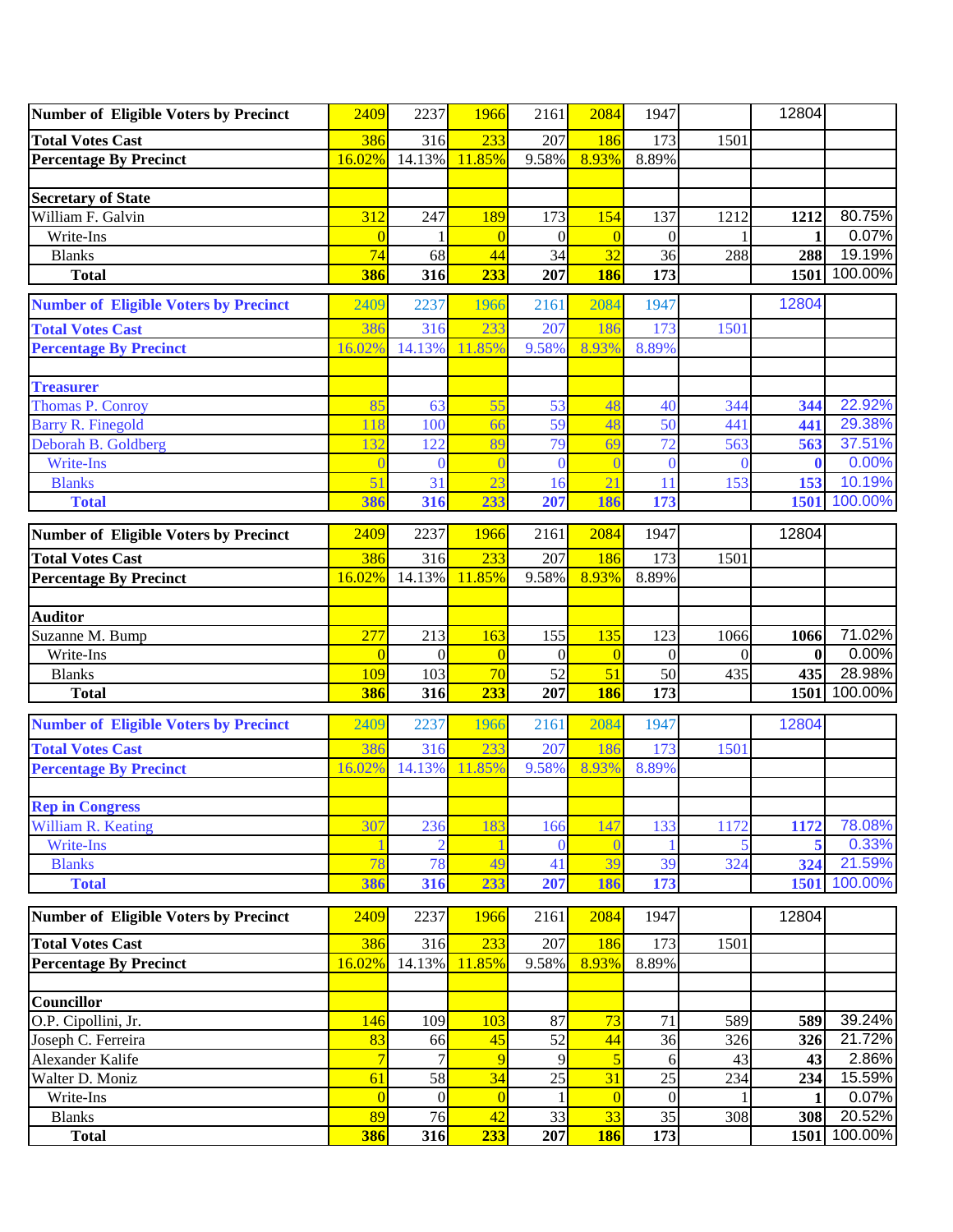| <b>Number of Eligible Voters by Precinct</b> | 2409           | 2237         | 1966           | 2161     | 2084           | 1947           |                | 12804        |         |
|----------------------------------------------|----------------|--------------|----------------|----------|----------------|----------------|----------------|--------------|---------|
| <b>Total Votes Cast</b>                      | 386            | 316          | 233            | 207      | 186            | 173            | 1501           |              |         |
| <b>Percentage By Precinct</b>                | 16.02%         | 14.13%       | 11.85%         | 9.58%    | 8.93%          | 8.89%          |                |              |         |
|                                              |                |              |                |          |                |                |                |              |         |
| <b>Senator in General Court</b>              |                |              |                |          |                |                |                |              |         |
| Matthew C. Patrick                           | 294            | 235          | 176            | 166      | 42             | 126            | 1139           | 1139         | 75.88%  |
| Write-Ins                                    |                | $\theta$     |                |          | $\Omega$       | $\Omega$       | $\theta$       |              | 0.00%   |
| <b>Blanks</b>                                | 92             | 81           | 57             | 41       | 44             | 47             | 362            | 362          | 24.12%  |
| <b>Total</b>                                 | 386            | 316          | 233            | 207      | 186            | 173            |                | 1501         | 100.00% |
|                                              |                |              |                |          |                |                |                |              |         |
| Number of Eligible Voters by Precinct        | 2409           | 2237         | 1966           | 2161     | 2084           | 1947           |                | 12804        |         |
| <b>Total Votes Cast</b>                      | 386            | 316          | 233            | 207      | 186            | 173            | 1501           |              |         |
| <b>Percentage By Precinct</b>                | 16.02%         | 14.13%       | 11.85%         | 9.58%    | 8.93%          | 8.89%          |                |              |         |
|                                              |                |              |                |          |                |                |                |              |         |
| <b>Rep in General Court</b>                  |                |              |                |          |                |                |                |              |         |
| Matthew M. Terry                             | 297            | 244          | 194            | 177      | 152            | 134            | 1198           | 1198         | 79.81%  |
| Write-Ins                                    |                | $\theta$     | $\overline{0}$ |          | $\overline{0}$ | $\overline{0}$ |                | $\mathbf{2}$ | 0.13%   |
| <b>Blanks</b>                                | 88             | 72           | 39             | 29       | 34             | 39             | 301            | 301          | 20.05%  |
| <b>Total</b>                                 | 386            | 316          | 233            | 207      | <b>186</b>     | 173            |                | 1501         | 100.00% |
| <b>Number of Eligible Voters by Precinct</b> | 2409           | 2237         | 1966           | 2161     | 2084           | 1947           |                | 12804        |         |
| <b>Total Votes Cast</b>                      | 386            | 316          | 233            | 207      | 186            | 173            | 1501           |              |         |
| <b>Percentage By Precinct</b>                | 16.02%         | 14.13%       | 11.85%         | 9.58%    | 8.93%          | 8.89%          |                |              |         |
|                                              |                |              |                |          |                |                |                |              |         |
| <b>District Attorney</b>                     |                |              |                |          |                |                |                |              |         |
| <b>Richard G. Barry</b>                      | 277            | 222          | 174            | 157      | 140            | 122            | 1092           | 1092         | 72.75%  |
| Write-Ins                                    |                |              |                | $\Omega$ | $\theta$       | $\overline{2}$ | 6              | 6            | 0.40%   |
| <b>Blanks</b>                                | 108            | 92           | 58             | 50       | 46             | 49             | 403            | 403          | 26.85%  |
| <b>Total</b>                                 | 386            | 316          | 233            | 207      | 186            | 173            |                | 1501         | 100.00% |
| <b>Number of Eligible Voters by Precinct</b> | 2409           | 2237         | 1966           | 2161     | 2084           | 1947           |                | 12804        |         |
| <b>Total Votes Cast</b>                      | 386            | 316          | 233            | 207      | 186            | 173            | 1501           |              |         |
| <b>Percentage By Precinct</b>                | 16.02%         | 14.13%       | 11.85%         | 9.58%    | 8.93%          | 8.89%          |                |              |         |
|                                              |                |              |                |          |                |                |                |              |         |
| <b>Register of Probate</b>                   |                |              |                |          |                |                |                |              |         |
| Write-Ins                                    | $\overline{3}$ | $\mathbf{1}$ | 1              | 3        | $\overline{0}$ | 8              | 16             | 16           | 1.07%   |
| <b>Blanks</b>                                | 383            | 315          | 232            | 204      | 186            | 165            | 1485           | 1485         | 98.93%  |
| <b>Total</b>                                 | 386            | 316          | 233            | 207      | <b>186</b>     | 173            |                | 1501         | 100.00% |
| <b>Number of Eligible Voters by Precinct</b> | 2409           | 2237         | 1966           | 2161     | 2084           | 1947           |                | 12804        |         |
| <b>Total Votes Cast</b>                      | 386            | 316          | 233            | 207      | 186            | 173            | 1501           |              |         |
| <b>Percentage By Precinct</b>                | 16.02%         | 14.13%       | 11.85%         | 9.58%    | 8.93%          | 8.89%          |                |              |         |
|                                              |                |              |                |          |                |                |                |              |         |
| <b>County Commissioner</b>                   |                |              |                |          |                |                |                |              |         |
| Mark R. Forest                               | 274            | 215          | 169            | 151      | 134            | 119            | 1062           | 1062         | 70.75%  |
| <b>Write-Ins</b>                             |                | $\theta$     |                | $\Omega$ | $\overline{0}$ |                | $\overline{2}$ | $\mathbf{2}$ | 0.13%   |
| <b>Blanks</b>                                | 112            | 101          | 63             | 56       | 52             | 53             | 437            | 437          | 29.11%  |
| <b>Total</b>                                 | 386            | 316          | 233            | 207      | 186            | 173            |                | 1501         | 100.00% |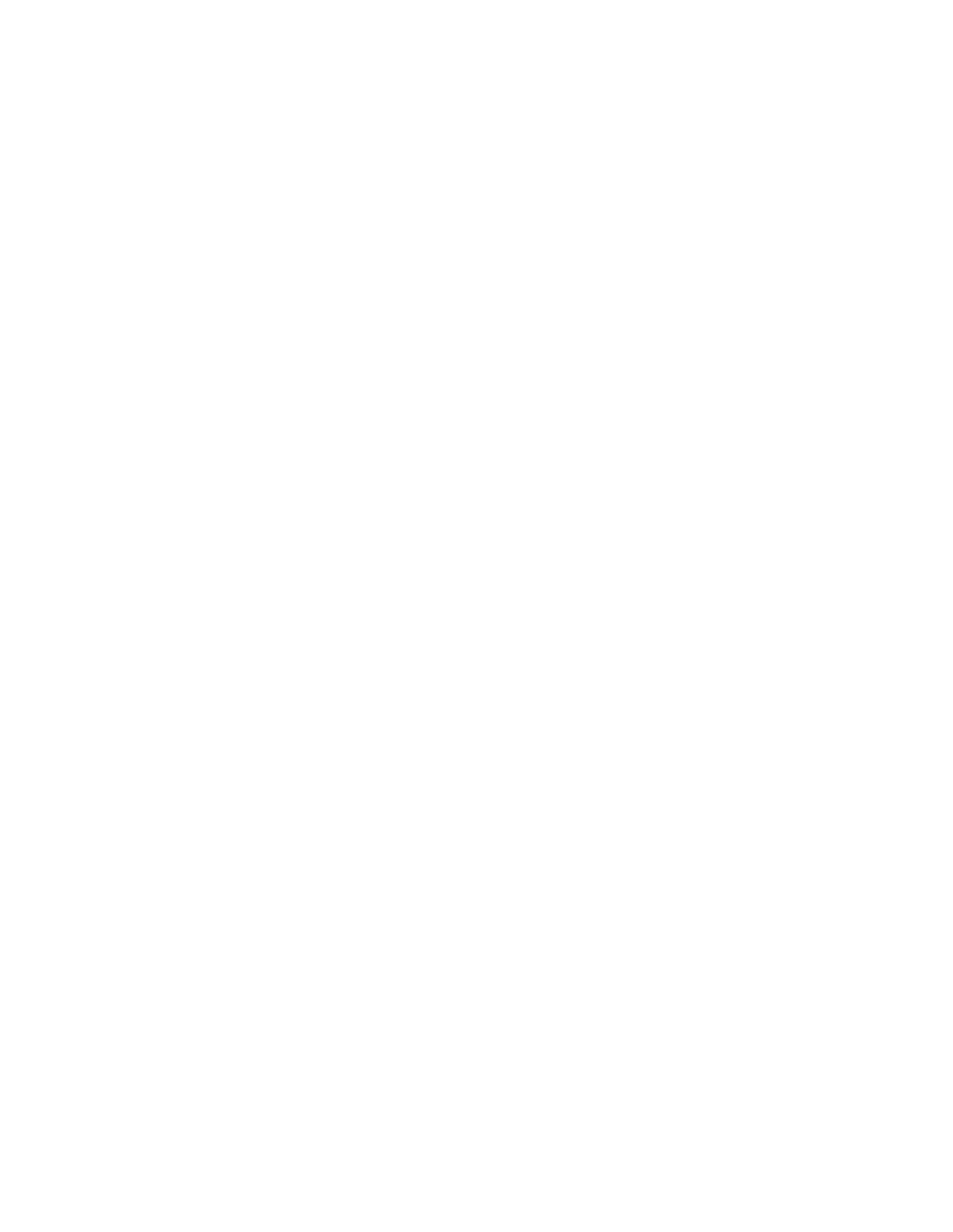| <b>Total Eligible Voters</b>           | 12,422                  | 100.00% | <b>Town of Sandwich</b>            |              |         |  |  |  |
|----------------------------------------|-------------------------|---------|------------------------------------|--------------|---------|--|--|--|
| <b>Ballots Cast (6 of 6 Precincts)</b> | 1,500                   | 100.00% | <b>Summary Report - Republican</b> |              |         |  |  |  |
| <b>Total Voter Turnout</b>             |                         | 12.08%  | State Primary - September 9, 2014  |              |         |  |  |  |
|                                        | <b>Votes</b>            | Percent |                                    |              |         |  |  |  |
| <b>Senator in Congress</b>             |                         |         | <b>Councillor</b>                  |              |         |  |  |  |
| Brian J. Herr                          | 1094                    | 72.93%  | Write-Ins                          | 20           | 1.33%   |  |  |  |
| Write-Ins                              | 2                       | 0.13%   | Blanks                             | 1480         | 98.67%  |  |  |  |
| <b>Blanks</b>                          | 404                     | 26.93%  |                                    | Total        | 100.00% |  |  |  |
|                                        | <b>Total</b>            | 100.00% | <b>Senator in General Court</b>    |              |         |  |  |  |
| Governor                               |                         |         | Vinny M. deMacedo                  | 1135         | 75.67%  |  |  |  |
| Charles D. Baker                       | 1134                    | 75.60%  | Write-Ins                          | 1            | 0.07%   |  |  |  |
| Mark R. Fisher                         | 333                     | 22.20%  | Blanks                             | 364          | 24.27%  |  |  |  |
| Write-Ins                              | 1                       | 0.07%   |                                    | <b>Total</b> | 100.00% |  |  |  |
| <b>Blanks</b>                          | 32                      | 2.13%   | <b>Rep in General Court</b>        |              |         |  |  |  |
|                                        | <b>Total</b>            | 100.00% | <b>Randy Hunt</b>                  | 1338         | 89.20%  |  |  |  |
| Lt. Governor                           |                         |         | Write-Ins                          | 2            | 0.13%   |  |  |  |
| Karyn E. Polito                        | 1232                    | 82.13%  | <b>Blanks</b>                      | 160          | 10.67%  |  |  |  |
| Write-Ins                              | 4                       | 0.27%   |                                    | Total        | 100.00% |  |  |  |
| <b>Blanks</b>                          | 264                     | 17.60%  | <b>District Attorney</b>           |              |         |  |  |  |
|                                        | <b>Total</b>            | 100.00% | Michael D. O'Keefe                 | 1206         | 80.40%  |  |  |  |
| <b>Attorney General</b>                |                         |         | Write-Ins                          | 2            | 0.13%   |  |  |  |
| John B. Miller                         | 1155                    | 77.00%  | Blanks                             | 292          | 19.47%  |  |  |  |
| Write-Ins                              | $\overline{\mathbf{c}}$ | 0.13%   |                                    | <b>Total</b> | 100.00% |  |  |  |
| <b>Blanks</b>                          | 343                     | 22.87%  | <b>Register of Probate</b>         |              |         |  |  |  |
|                                        | <b>Total</b>            | 100.00% | A. Welsh Perrino                   | 1139         | 75.93%  |  |  |  |
| <b>Secretary of State</b>              |                         |         | Write-Ins                          | 2            | 0.13%   |  |  |  |
| David D'Arcangelo                      | 1120                    | 74.67%  | <b>Blanks</b>                      | 359          | 23.93%  |  |  |  |
| Write-Ins                              | $\overline{\mathbf{c}}$ | 0.13%   |                                    | <b>Total</b> | 100.00% |  |  |  |
| <b>Blanks</b>                          | 378                     | 25.20%  | <b>County Commissioner</b>         |              |         |  |  |  |
|                                        | <b>Total</b>            | 100.00% | Leo G. Cakounes                    | 1106         | 73.73%  |  |  |  |
| <b>Treasurer</b>                       |                         |         | Write-Ins                          | 0            | 0.00%   |  |  |  |
| Michael J. Heffernan                   | 1108                    | 73.87%  | <b>Blanks</b>                      | 394          | 26.27%  |  |  |  |
| Write-Ins                              | 4                       | 0.27%   |                                    | Total        | 100.00% |  |  |  |
| <b>Blanks</b>                          | 388                     | 25.87%  |                                    |              |         |  |  |  |
|                                        | <b>Total</b>            | 100.00% |                                    |              |         |  |  |  |
| <b>Auditor</b>                         |                         |         |                                    |              |         |  |  |  |
| Patricia Saint Aubin                   | 1065                    | 71.00%  |                                    |              |         |  |  |  |
| Write-Ins                              | 3                       | 0.20%   |                                    |              |         |  |  |  |
| <b>Blanks</b>                          | 432                     | 28.80%  |                                    |              |         |  |  |  |
|                                        | <b>Total</b>            | 100.00% |                                    |              |         |  |  |  |
| <b>Rep in Congress</b>                 |                         |         |                                    |              |         |  |  |  |
| Mark C. Alliegro                       | 550                     | 36.67%  |                                    |              |         |  |  |  |
| John C. Chapman                        | 326                     | 21.73%  |                                    |              |         |  |  |  |
| Vincent Cogliano, Jr.                  | 26                      | 1.73%   |                                    |              |         |  |  |  |
| Daniel L. Shores                       | 568                     | 37.87%  |                                    |              |         |  |  |  |
| Write-Ins                              | 0                       | 0.00%   |                                    |              |         |  |  |  |
| <b>Blanks</b>                          | 30                      | 2.00%   |                                    |              |         |  |  |  |
|                                        | <b>Total</b>            | 100.00% |                                    |              |         |  |  |  |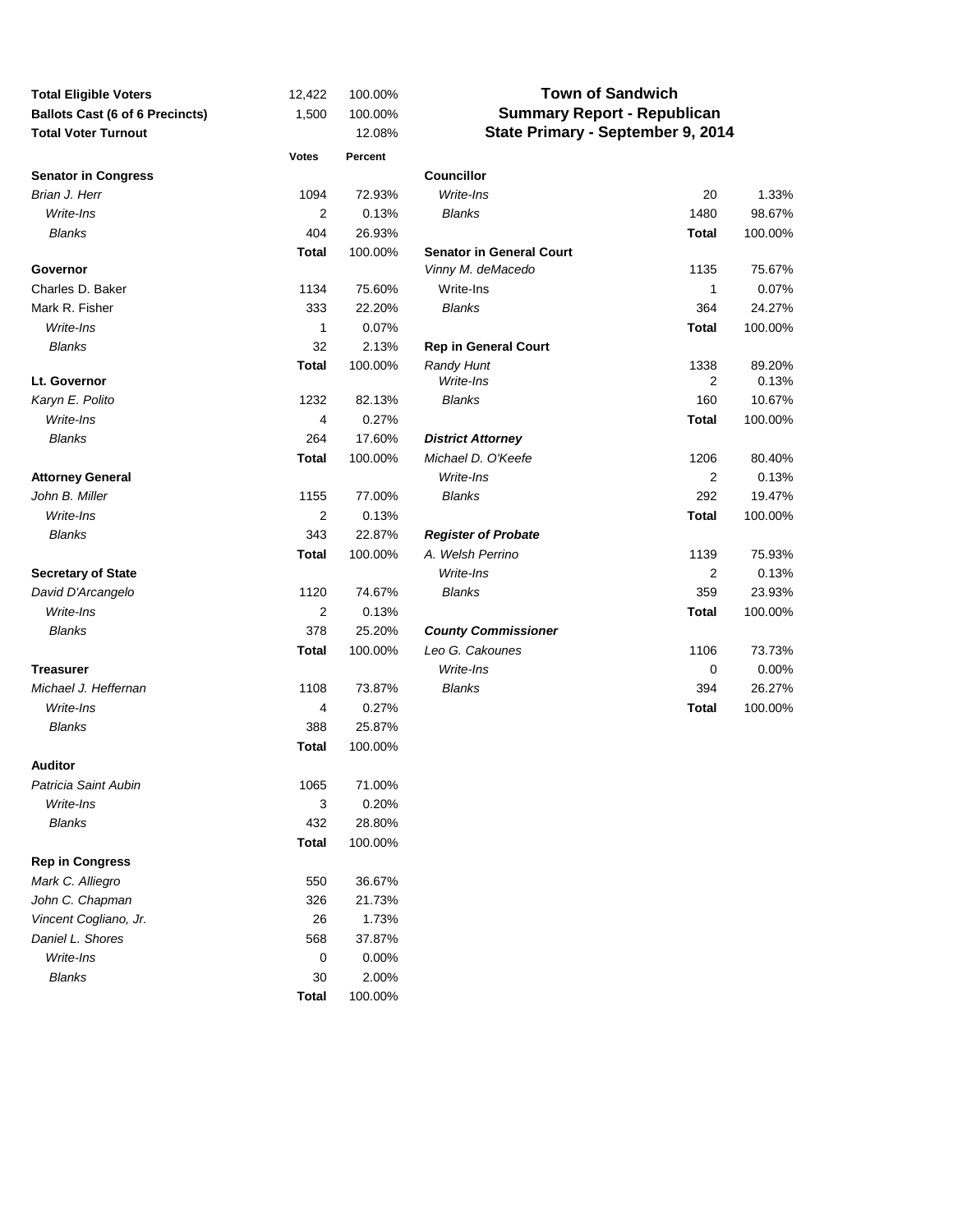## **TOWN OF SANDWICH STATE PRIMARY, SEPTEMBER 9, 2014 Republican**

12,422 **Total Ballots Cast:** 1,500 **# of Eligible Voters** 

12.08% **% of Total Voter**

| <b>PRECINCT</b>                              | $\mathbf{1}$ | $\overline{2}$ | 3              | 4              | 5          | 6        | <b>Total</b>   | Grand          | %            |
|----------------------------------------------|--------------|----------------|----------------|----------------|------------|----------|----------------|----------------|--------------|
|                                              |              |                |                |                |            |          | <b>Votes</b>   | <b>Total</b>   | of Vote      |
| <b>OFFICES/CANDIDATES</b>                    |              |                |                |                |            |          | Cast           |                |              |
| <b>Number of Eligible Voters by Precinct</b> | 2116         | 2181           | 2016           | 2117           | 2050       | 1942     |                | 12422          |              |
| <b>Total Ballots Cast</b>                    | 287          | 296            | 244            | 245            | 193        | 235      | 1500           |                |              |
| <b>Percentage By Precinct</b>                | 13.56%       | 13.57%         | 12.10%         | 11.57%         | 9.41%      | 12.10%   |                |                |              |
|                                              |              |                |                |                |            |          |                |                |              |
| <b>Senator in Congress</b>                   |              |                |                |                |            |          |                |                |              |
| Brian J. Herr                                | 205          | 203            | 177            | 193            | 148        | 168      | 1094           | 1094           | 72.93%       |
| Write-Ins                                    |              | $\Omega$       | $\overline{0}$ | $\theta$       |            |          |                | $\overline{2}$ | 0.13%        |
| <b>Blanks</b>                                | 81           | 93             | 67             | 52             | 45         | 66       | 404            | 404            | 26.93%       |
| <b>Total</b>                                 | 287          | 296            | 244            | 245            | <b>193</b> | 235      |                |                | 1500 100.00% |
| <b>Number of Eligible Voters by Precinct</b> | 2116         | 2181           | 2016           | 2117           | 2050       | 1942     |                | 12422          |              |
| <b>Total Ballots Cast</b>                    | 287          | 296            | 244            | 245            | 193        | 235      | 1500           |                |              |
| <b>Percentage By Precinct</b>                | 13.56%       | 13.57%         | 12.10%         | 11.57%         | 9.41%      | 12.10%   |                |                |              |
|                                              |              |                |                |                |            |          |                |                |              |
| <b>Governor</b>                              |              |                |                |                |            |          |                |                |              |
| <b>Charles D. Baker</b>                      | 216          | 237            | 189            | 174            | 147        | 171      | 1134           | 1134           | 75.60%       |
| Mark R. Fisher                               | 63           | 53             | 46             | 67             | 45         | 59       | 333            | 333            | 22.20%       |
| <b>Write-Ins</b>                             |              | $\theta$       |                | $\theta$       |            | $\theta$ |                |                | 0.07%        |
| <b>Blanks</b>                                |              | 6              |                | $\overline{4}$ |            |          | 32             | 32             | 2.13%        |
| <b>Total</b>                                 | 287          | 296            | 244            | 245            | 193        | 235      |                |                | 1500 100.00% |
| <b>Number of Eligible Voters by Precinct</b> | 2116         | 2181           | 2016           | 2117           | 2050       | 1942     |                | 12422          |              |
| <b>Total Ballots Cast</b>                    | 287          | 296            | 244            | 245            | 193        | 235      | 1500           |                |              |
| <b>Percentage By Precinct</b>                | 13.56%       | 13.57%         | 12.10%         | 11.57%         | 9.41%      | 12.10%   |                |                |              |
|                                              |              |                |                |                |            |          |                |                |              |
| Lt. Governor<br>Karyn E. Polito              | 233          | 236            | 207            | 206            | 162        | 188      | 1232           | 1232           | 82.13%       |
| Write-Ins                                    |              |                | $\overline{0}$ | $\overline{c}$ |            |          |                | 4              | 0.27%        |
| <b>Blanks</b>                                | 54           | 59             | 37             | 37             | 31         | 46       | 264            | 264            | 17.60%       |
| <b>Total</b>                                 | 287          | 296            | 244            | 245            | <b>193</b> | 235      |                |                | 1500 100.00% |
|                                              |              |                |                |                |            |          |                |                |              |
| <b>Number of Eligible Voters by Precinct</b> | 2116         | 2181           | 2016           | 2117           | 2050       | 1942     |                | 12422          |              |
| <b>Total Votes Cast</b>                      | 287          | 296            | 244            | 245            | 193        | 235      | 1500           |                |              |
| <b>Percentage By Precinct</b>                |              | 13.56% 13.57%  |                | 12.10% 11.57%  | 9.41%      | 12.10%   |                |                |              |
| <b>Attorney General</b>                      |              |                |                |                |            |          |                |                |              |
| John B. Miller                               | 219          | 216            | 185            | 198            | 161        | 176      | 1155           | 1155           | 77.00%       |
| Write-Ins                                    | $\bigcap$    |                |                | $\bf{0}$       | $\Omega$   | $\bf{0}$ | $\overline{2}$ | $\overline{2}$ | 0.13%        |
| <b>Blanks</b>                                | 68           | 79             | 58             | 47             | 32         | 59       | 343            | 343            | 22.87%       |
| <b>Total</b>                                 | 287          | 296            | 244            | 245            | <b>193</b> | 235      |                |                | 1500 100.00% |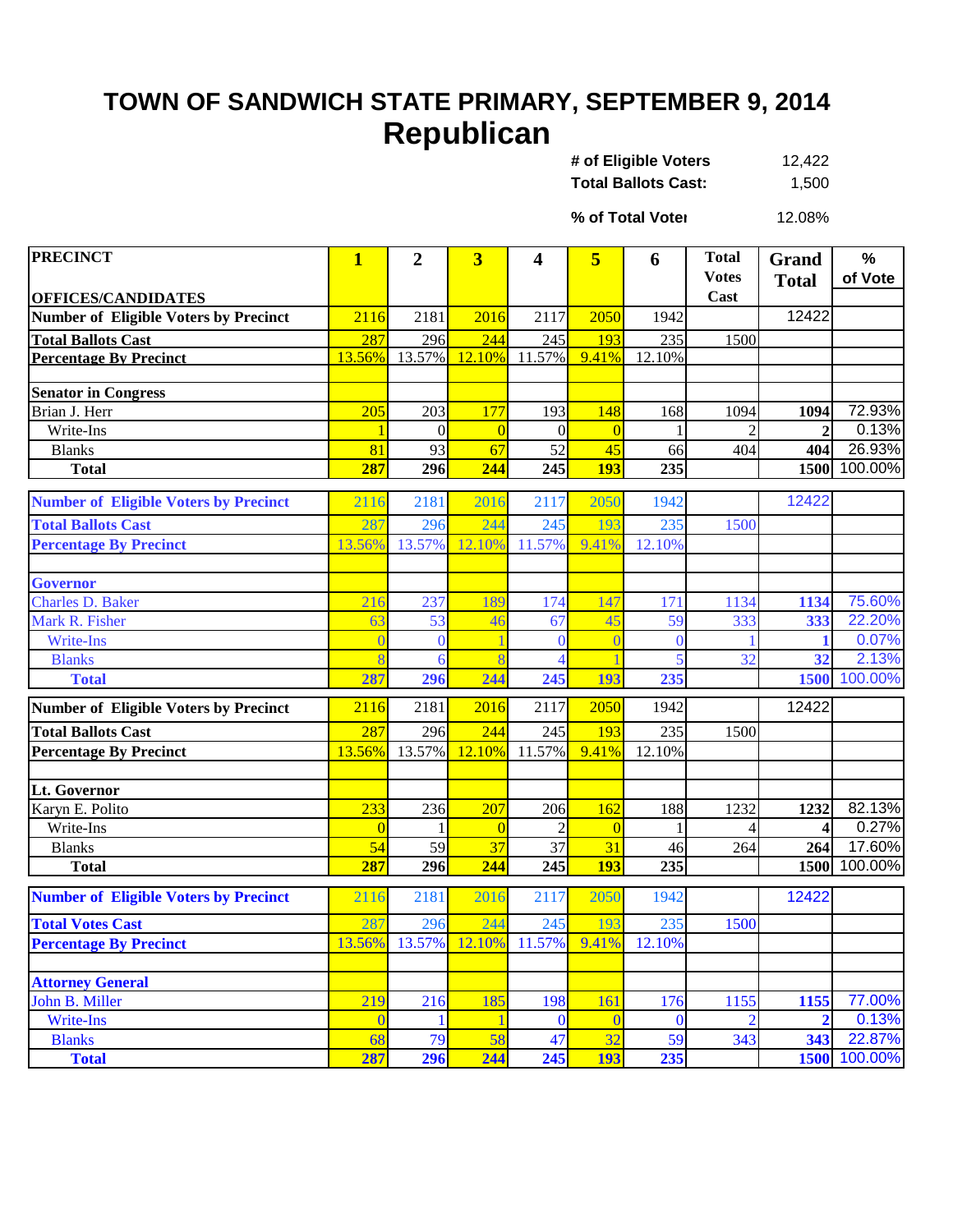| 244<br>287<br>296<br>193<br>235<br>245<br>1500<br>12.10%<br>11.57%<br>9.41%<br>12.10%<br>13.56%<br>13.57%<br>74.67%<br>David D'Arcangelo<br>215<br>182<br>152<br>210<br>192<br>169<br>1120<br>1120<br>Write-Ins<br>$\overline{0}$<br>$\theta$<br>$\Omega$<br>$\mathbf{2}$<br>0<br>72<br>85<br>52<br>41<br><b>Blanks</b><br>62<br>66<br>378<br>378<br>287<br>244<br>245<br>235<br>296<br><b>193</b><br>1500<br><b>Total</b><br>2116<br>2181<br>2016<br>2117<br>2050<br>1942<br>12422<br>244<br>287<br>193<br>235<br><b>Total Votes Cast</b><br>296<br>245<br>1500<br>9.41%<br>13.56%<br>13.57%<br>12.10%<br>11.57%<br>12.10%<br><b>Percentage By Precinct</b><br><b>Treasurer</b><br>Michael J. Heffernan<br>210<br>175<br>151<br>73.87%<br>212<br>190<br>170<br>1108<br>1108<br>0.27%<br>Write-Ins<br>$\Omega$<br>77<br>54<br>42<br><b>Blanks</b><br>83<br>67<br>65<br>388<br>388<br>287<br>244<br>245<br>235<br><b>Total</b><br>296<br>193<br>1500<br>2181<br>2117<br>2050<br>12422<br><b>Number of Eligible Voters by Precinct</b><br>2016<br>1942<br>2116<br>287<br>296<br>244<br>193<br>235<br><b>Total Votes Cast</b><br>245<br>1500<br>13.57%<br>11.57%<br>12.10%<br>13.56%<br>12.10%<br>9.41%<br><b>Percentage By Precinct</b><br><b>Auditor</b><br>204<br>173<br>142<br>Patricia Saint Aubin<br>197<br>185<br>164<br>1065<br>1065<br>3<br>$\overline{0}$<br>$\mathfrak{D}$<br>Write-Ins<br>$\Omega$<br>$\Omega$<br>71<br>58<br>51<br>71<br>432<br>432<br><b>Blanks</b><br>83<br>98<br>244<br>287<br>245<br><b>193</b><br>235<br><b>Total</b><br>296<br>2016<br>2050<br><b>Number of Eligible Voters by Precinct</b><br>2116<br>2181<br>2117<br>1942<br>12422<br>287<br>244<br><b>Total Votes Cast</b><br>296<br>245<br>193<br>235<br>1500<br><b>Percentage By Precinct</b><br>13.56%<br>13.57%<br>12.10%<br>11.57%<br>9.41%<br>12.10%<br><b>Rep in Congress</b><br>79<br>Mark C. Alliegro<br>95<br>93<br>88<br>93<br>550<br>550<br>102<br>John C. Chapman<br>64<br>58<br>48<br>42<br>49<br>326<br>326<br>65<br>$\overline{2}$<br>5<br>8<br>$\overline{3}$<br>26<br>Vincent Cogliano, Jr.<br>26<br>89<br>79<br>Daniel L. Shores<br>130<br>91<br>568<br>568<br>113<br>66<br>Write-Ins<br>$\theta$<br>$\overline{0}$<br>$\theta$<br>$\theta$<br>$\Omega$<br>0<br>5<br>$\overline{2}$<br>30<br><b>Blanks</b><br>$\overline{4}$<br>30<br>245<br>235<br>287<br>296<br>244<br>193<br>1500<br><b>Total</b><br><b>Number of Eligible Voters by Precinct</b><br>2181<br>2016<br>2117<br>2050<br>12422<br>2116<br>1942<br>244<br>235<br><b>Total Votes Cast</b><br>287<br>296<br>193<br>245<br>1500<br><b>Percentage By Precinct</b><br>13.57%<br>12.10%<br>11.57%<br>9.41%<br>12.10%<br>13.56%<br><b>Councillor</b><br>3<br>3<br>5<br>Write-Ins<br>3<br>5<br>20<br>20<br>284<br>293<br>239<br>242<br>192<br>230<br>1480<br><b>Blanks</b><br>1480<br>1500 | <b>Number of Eligible Voters by Precinct</b> | 2116 | 2181 | 2016 | 2117 | 2050       | 1942 | 12422 |         |
|--------------------------------------------------------------------------------------------------------------------------------------------------------------------------------------------------------------------------------------------------------------------------------------------------------------------------------------------------------------------------------------------------------------------------------------------------------------------------------------------------------------------------------------------------------------------------------------------------------------------------------------------------------------------------------------------------------------------------------------------------------------------------------------------------------------------------------------------------------------------------------------------------------------------------------------------------------------------------------------------------------------------------------------------------------------------------------------------------------------------------------------------------------------------------------------------------------------------------------------------------------------------------------------------------------------------------------------------------------------------------------------------------------------------------------------------------------------------------------------------------------------------------------------------------------------------------------------------------------------------------------------------------------------------------------------------------------------------------------------------------------------------------------------------------------------------------------------------------------------------------------------------------------------------------------------------------------------------------------------------------------------------------------------------------------------------------------------------------------------------------------------------------------------------------------------------------------------------------------------------------------------------------------------------------------------------------------------------------------------------------------------------------------------------------------------------------------------------------------------------------------------------------------------------------------------------------------------------------------------------------------------------------------------------------------------------------------------------------------------------------------------------------------------------------------------------------------------------------------|----------------------------------------------|------|------|------|------|------------|------|-------|---------|
| 0.13%<br>25.20%<br>100.00%<br>100.00%<br>71.00%<br>0.20%<br>28.80%<br>1500 100.00%<br>36.67%<br>21.73%<br>1.73%<br>37.87%<br>0.00%<br>2.00%<br>1.33%<br>98.67%                                                                                                                                                                                                                                                                                                                                                                                                                                                                                                                                                                                                                                                                                                                                                                                                                                                                                                                                                                                                                                                                                                                                                                                                                                                                                                                                                                                                                                                                                                                                                                                                                                                                                                                                                                                                                                                                                                                                                                                                                                                                                                                                                                                                                                                                                                                                                                                                                                                                                                                                                                                                                                                                                         | <b>Total Votes Cast</b>                      |      |      |      |      |            |      |       |         |
|                                                                                                                                                                                                                                                                                                                                                                                                                                                                                                                                                                                                                                                                                                                                                                                                                                                                                                                                                                                                                                                                                                                                                                                                                                                                                                                                                                                                                                                                                                                                                                                                                                                                                                                                                                                                                                                                                                                                                                                                                                                                                                                                                                                                                                                                                                                                                                                                                                                                                                                                                                                                                                                                                                                                                                                                                                                        | <b>Percentage By Precinct</b>                |      |      |      |      |            |      |       |         |
|                                                                                                                                                                                                                                                                                                                                                                                                                                                                                                                                                                                                                                                                                                                                                                                                                                                                                                                                                                                                                                                                                                                                                                                                                                                                                                                                                                                                                                                                                                                                                                                                                                                                                                                                                                                                                                                                                                                                                                                                                                                                                                                                                                                                                                                                                                                                                                                                                                                                                                                                                                                                                                                                                                                                                                                                                                                        |                                              |      |      |      |      |            |      |       |         |
|                                                                                                                                                                                                                                                                                                                                                                                                                                                                                                                                                                                                                                                                                                                                                                                                                                                                                                                                                                                                                                                                                                                                                                                                                                                                                                                                                                                                                                                                                                                                                                                                                                                                                                                                                                                                                                                                                                                                                                                                                                                                                                                                                                                                                                                                                                                                                                                                                                                                                                                                                                                                                                                                                                                                                                                                                                                        | <b>Secretary of State</b>                    |      |      |      |      |            |      |       |         |
|                                                                                                                                                                                                                                                                                                                                                                                                                                                                                                                                                                                                                                                                                                                                                                                                                                                                                                                                                                                                                                                                                                                                                                                                                                                                                                                                                                                                                                                                                                                                                                                                                                                                                                                                                                                                                                                                                                                                                                                                                                                                                                                                                                                                                                                                                                                                                                                                                                                                                                                                                                                                                                                                                                                                                                                                                                                        |                                              |      |      |      |      |            |      |       |         |
|                                                                                                                                                                                                                                                                                                                                                                                                                                                                                                                                                                                                                                                                                                                                                                                                                                                                                                                                                                                                                                                                                                                                                                                                                                                                                                                                                                                                                                                                                                                                                                                                                                                                                                                                                                                                                                                                                                                                                                                                                                                                                                                                                                                                                                                                                                                                                                                                                                                                                                                                                                                                                                                                                                                                                                                                                                                        |                                              |      |      |      |      |            |      |       |         |
|                                                                                                                                                                                                                                                                                                                                                                                                                                                                                                                                                                                                                                                                                                                                                                                                                                                                                                                                                                                                                                                                                                                                                                                                                                                                                                                                                                                                                                                                                                                                                                                                                                                                                                                                                                                                                                                                                                                                                                                                                                                                                                                                                                                                                                                                                                                                                                                                                                                                                                                                                                                                                                                                                                                                                                                                                                                        |                                              |      |      |      |      |            |      |       |         |
|                                                                                                                                                                                                                                                                                                                                                                                                                                                                                                                                                                                                                                                                                                                                                                                                                                                                                                                                                                                                                                                                                                                                                                                                                                                                                                                                                                                                                                                                                                                                                                                                                                                                                                                                                                                                                                                                                                                                                                                                                                                                                                                                                                                                                                                                                                                                                                                                                                                                                                                                                                                                                                                                                                                                                                                                                                                        |                                              |      |      |      |      |            |      |       |         |
|                                                                                                                                                                                                                                                                                                                                                                                                                                                                                                                                                                                                                                                                                                                                                                                                                                                                                                                                                                                                                                                                                                                                                                                                                                                                                                                                                                                                                                                                                                                                                                                                                                                                                                                                                                                                                                                                                                                                                                                                                                                                                                                                                                                                                                                                                                                                                                                                                                                                                                                                                                                                                                                                                                                                                                                                                                                        | <b>Number of Eligible Voters by Precinct</b> |      |      |      |      |            |      |       |         |
|                                                                                                                                                                                                                                                                                                                                                                                                                                                                                                                                                                                                                                                                                                                                                                                                                                                                                                                                                                                                                                                                                                                                                                                                                                                                                                                                                                                                                                                                                                                                                                                                                                                                                                                                                                                                                                                                                                                                                                                                                                                                                                                                                                                                                                                                                                                                                                                                                                                                                                                                                                                                                                                                                                                                                                                                                                                        |                                              |      |      |      |      |            |      |       |         |
|                                                                                                                                                                                                                                                                                                                                                                                                                                                                                                                                                                                                                                                                                                                                                                                                                                                                                                                                                                                                                                                                                                                                                                                                                                                                                                                                                                                                                                                                                                                                                                                                                                                                                                                                                                                                                                                                                                                                                                                                                                                                                                                                                                                                                                                                                                                                                                                                                                                                                                                                                                                                                                                                                                                                                                                                                                                        |                                              |      |      |      |      |            |      |       |         |
|                                                                                                                                                                                                                                                                                                                                                                                                                                                                                                                                                                                                                                                                                                                                                                                                                                                                                                                                                                                                                                                                                                                                                                                                                                                                                                                                                                                                                                                                                                                                                                                                                                                                                                                                                                                                                                                                                                                                                                                                                                                                                                                                                                                                                                                                                                                                                                                                                                                                                                                                                                                                                                                                                                                                                                                                                                                        |                                              |      |      |      |      |            |      |       |         |
|                                                                                                                                                                                                                                                                                                                                                                                                                                                                                                                                                                                                                                                                                                                                                                                                                                                                                                                                                                                                                                                                                                                                                                                                                                                                                                                                                                                                                                                                                                                                                                                                                                                                                                                                                                                                                                                                                                                                                                                                                                                                                                                                                                                                                                                                                                                                                                                                                                                                                                                                                                                                                                                                                                                                                                                                                                                        |                                              |      |      |      |      |            |      |       |         |
|                                                                                                                                                                                                                                                                                                                                                                                                                                                                                                                                                                                                                                                                                                                                                                                                                                                                                                                                                                                                                                                                                                                                                                                                                                                                                                                                                                                                                                                                                                                                                                                                                                                                                                                                                                                                                                                                                                                                                                                                                                                                                                                                                                                                                                                                                                                                                                                                                                                                                                                                                                                                                                                                                                                                                                                                                                                        |                                              |      |      |      |      |            |      |       |         |
|                                                                                                                                                                                                                                                                                                                                                                                                                                                                                                                                                                                                                                                                                                                                                                                                                                                                                                                                                                                                                                                                                                                                                                                                                                                                                                                                                                                                                                                                                                                                                                                                                                                                                                                                                                                                                                                                                                                                                                                                                                                                                                                                                                                                                                                                                                                                                                                                                                                                                                                                                                                                                                                                                                                                                                                                                                                        |                                              |      |      |      |      |            |      |       |         |
|                                                                                                                                                                                                                                                                                                                                                                                                                                                                                                                                                                                                                                                                                                                                                                                                                                                                                                                                                                                                                                                                                                                                                                                                                                                                                                                                                                                                                                                                                                                                                                                                                                                                                                                                                                                                                                                                                                                                                                                                                                                                                                                                                                                                                                                                                                                                                                                                                                                                                                                                                                                                                                                                                                                                                                                                                                                        |                                              |      |      |      |      |            |      |       | 25.87%  |
|                                                                                                                                                                                                                                                                                                                                                                                                                                                                                                                                                                                                                                                                                                                                                                                                                                                                                                                                                                                                                                                                                                                                                                                                                                                                                                                                                                                                                                                                                                                                                                                                                                                                                                                                                                                                                                                                                                                                                                                                                                                                                                                                                                                                                                                                                                                                                                                                                                                                                                                                                                                                                                                                                                                                                                                                                                                        |                                              |      |      |      |      |            |      |       |         |
|                                                                                                                                                                                                                                                                                                                                                                                                                                                                                                                                                                                                                                                                                                                                                                                                                                                                                                                                                                                                                                                                                                                                                                                                                                                                                                                                                                                                                                                                                                                                                                                                                                                                                                                                                                                                                                                                                                                                                                                                                                                                                                                                                                                                                                                                                                                                                                                                                                                                                                                                                                                                                                                                                                                                                                                                                                                        |                                              |      |      |      |      |            |      |       |         |
|                                                                                                                                                                                                                                                                                                                                                                                                                                                                                                                                                                                                                                                                                                                                                                                                                                                                                                                                                                                                                                                                                                                                                                                                                                                                                                                                                                                                                                                                                                                                                                                                                                                                                                                                                                                                                                                                                                                                                                                                                                                                                                                                                                                                                                                                                                                                                                                                                                                                                                                                                                                                                                                                                                                                                                                                                                                        |                                              |      |      |      |      |            |      |       |         |
|                                                                                                                                                                                                                                                                                                                                                                                                                                                                                                                                                                                                                                                                                                                                                                                                                                                                                                                                                                                                                                                                                                                                                                                                                                                                                                                                                                                                                                                                                                                                                                                                                                                                                                                                                                                                                                                                                                                                                                                                                                                                                                                                                                                                                                                                                                                                                                                                                                                                                                                                                                                                                                                                                                                                                                                                                                                        |                                              |      |      |      |      |            |      |       |         |
|                                                                                                                                                                                                                                                                                                                                                                                                                                                                                                                                                                                                                                                                                                                                                                                                                                                                                                                                                                                                                                                                                                                                                                                                                                                                                                                                                                                                                                                                                                                                                                                                                                                                                                                                                                                                                                                                                                                                                                                                                                                                                                                                                                                                                                                                                                                                                                                                                                                                                                                                                                                                                                                                                                                                                                                                                                                        |                                              |      |      |      |      |            |      |       |         |
|                                                                                                                                                                                                                                                                                                                                                                                                                                                                                                                                                                                                                                                                                                                                                                                                                                                                                                                                                                                                                                                                                                                                                                                                                                                                                                                                                                                                                                                                                                                                                                                                                                                                                                                                                                                                                                                                                                                                                                                                                                                                                                                                                                                                                                                                                                                                                                                                                                                                                                                                                                                                                                                                                                                                                                                                                                                        |                                              |      |      |      |      |            |      |       |         |
|                                                                                                                                                                                                                                                                                                                                                                                                                                                                                                                                                                                                                                                                                                                                                                                                                                                                                                                                                                                                                                                                                                                                                                                                                                                                                                                                                                                                                                                                                                                                                                                                                                                                                                                                                                                                                                                                                                                                                                                                                                                                                                                                                                                                                                                                                                                                                                                                                                                                                                                                                                                                                                                                                                                                                                                                                                                        |                                              |      |      |      |      |            |      |       |         |
|                                                                                                                                                                                                                                                                                                                                                                                                                                                                                                                                                                                                                                                                                                                                                                                                                                                                                                                                                                                                                                                                                                                                                                                                                                                                                                                                                                                                                                                                                                                                                                                                                                                                                                                                                                                                                                                                                                                                                                                                                                                                                                                                                                                                                                                                                                                                                                                                                                                                                                                                                                                                                                                                                                                                                                                                                                                        |                                              |      |      |      |      |            |      |       |         |
|                                                                                                                                                                                                                                                                                                                                                                                                                                                                                                                                                                                                                                                                                                                                                                                                                                                                                                                                                                                                                                                                                                                                                                                                                                                                                                                                                                                                                                                                                                                                                                                                                                                                                                                                                                                                                                                                                                                                                                                                                                                                                                                                                                                                                                                                                                                                                                                                                                                                                                                                                                                                                                                                                                                                                                                                                                                        |                                              |      |      |      |      |            |      |       |         |
|                                                                                                                                                                                                                                                                                                                                                                                                                                                                                                                                                                                                                                                                                                                                                                                                                                                                                                                                                                                                                                                                                                                                                                                                                                                                                                                                                                                                                                                                                                                                                                                                                                                                                                                                                                                                                                                                                                                                                                                                                                                                                                                                                                                                                                                                                                                                                                                                                                                                                                                                                                                                                                                                                                                                                                                                                                                        |                                              |      |      |      |      |            |      |       |         |
|                                                                                                                                                                                                                                                                                                                                                                                                                                                                                                                                                                                                                                                                                                                                                                                                                                                                                                                                                                                                                                                                                                                                                                                                                                                                                                                                                                                                                                                                                                                                                                                                                                                                                                                                                                                                                                                                                                                                                                                                                                                                                                                                                                                                                                                                                                                                                                                                                                                                                                                                                                                                                                                                                                                                                                                                                                                        |                                              |      |      |      |      |            |      |       |         |
|                                                                                                                                                                                                                                                                                                                                                                                                                                                                                                                                                                                                                                                                                                                                                                                                                                                                                                                                                                                                                                                                                                                                                                                                                                                                                                                                                                                                                                                                                                                                                                                                                                                                                                                                                                                                                                                                                                                                                                                                                                                                                                                                                                                                                                                                                                                                                                                                                                                                                                                                                                                                                                                                                                                                                                                                                                                        |                                              |      |      |      |      |            |      |       |         |
|                                                                                                                                                                                                                                                                                                                                                                                                                                                                                                                                                                                                                                                                                                                                                                                                                                                                                                                                                                                                                                                                                                                                                                                                                                                                                                                                                                                                                                                                                                                                                                                                                                                                                                                                                                                                                                                                                                                                                                                                                                                                                                                                                                                                                                                                                                                                                                                                                                                                                                                                                                                                                                                                                                                                                                                                                                                        |                                              |      |      |      |      |            |      |       |         |
|                                                                                                                                                                                                                                                                                                                                                                                                                                                                                                                                                                                                                                                                                                                                                                                                                                                                                                                                                                                                                                                                                                                                                                                                                                                                                                                                                                                                                                                                                                                                                                                                                                                                                                                                                                                                                                                                                                                                                                                                                                                                                                                                                                                                                                                                                                                                                                                                                                                                                                                                                                                                                                                                                                                                                                                                                                                        |                                              |      |      |      |      |            |      |       |         |
|                                                                                                                                                                                                                                                                                                                                                                                                                                                                                                                                                                                                                                                                                                                                                                                                                                                                                                                                                                                                                                                                                                                                                                                                                                                                                                                                                                                                                                                                                                                                                                                                                                                                                                                                                                                                                                                                                                                                                                                                                                                                                                                                                                                                                                                                                                                                                                                                                                                                                                                                                                                                                                                                                                                                                                                                                                                        |                                              |      |      |      |      |            |      |       |         |
|                                                                                                                                                                                                                                                                                                                                                                                                                                                                                                                                                                                                                                                                                                                                                                                                                                                                                                                                                                                                                                                                                                                                                                                                                                                                                                                                                                                                                                                                                                                                                                                                                                                                                                                                                                                                                                                                                                                                                                                                                                                                                                                                                                                                                                                                                                                                                                                                                                                                                                                                                                                                                                                                                                                                                                                                                                                        |                                              |      |      |      |      |            |      |       |         |
|                                                                                                                                                                                                                                                                                                                                                                                                                                                                                                                                                                                                                                                                                                                                                                                                                                                                                                                                                                                                                                                                                                                                                                                                                                                                                                                                                                                                                                                                                                                                                                                                                                                                                                                                                                                                                                                                                                                                                                                                                                                                                                                                                                                                                                                                                                                                                                                                                                                                                                                                                                                                                                                                                                                                                                                                                                                        |                                              |      |      |      |      |            |      |       |         |
|                                                                                                                                                                                                                                                                                                                                                                                                                                                                                                                                                                                                                                                                                                                                                                                                                                                                                                                                                                                                                                                                                                                                                                                                                                                                                                                                                                                                                                                                                                                                                                                                                                                                                                                                                                                                                                                                                                                                                                                                                                                                                                                                                                                                                                                                                                                                                                                                                                                                                                                                                                                                                                                                                                                                                                                                                                                        |                                              |      |      |      |      |            |      |       |         |
|                                                                                                                                                                                                                                                                                                                                                                                                                                                                                                                                                                                                                                                                                                                                                                                                                                                                                                                                                                                                                                                                                                                                                                                                                                                                                                                                                                                                                                                                                                                                                                                                                                                                                                                                                                                                                                                                                                                                                                                                                                                                                                                                                                                                                                                                                                                                                                                                                                                                                                                                                                                                                                                                                                                                                                                                                                                        |                                              |      |      |      |      |            |      |       |         |
|                                                                                                                                                                                                                                                                                                                                                                                                                                                                                                                                                                                                                                                                                                                                                                                                                                                                                                                                                                                                                                                                                                                                                                                                                                                                                                                                                                                                                                                                                                                                                                                                                                                                                                                                                                                                                                                                                                                                                                                                                                                                                                                                                                                                                                                                                                                                                                                                                                                                                                                                                                                                                                                                                                                                                                                                                                                        |                                              |      |      |      |      |            |      |       |         |
|                                                                                                                                                                                                                                                                                                                                                                                                                                                                                                                                                                                                                                                                                                                                                                                                                                                                                                                                                                                                                                                                                                                                                                                                                                                                                                                                                                                                                                                                                                                                                                                                                                                                                                                                                                                                                                                                                                                                                                                                                                                                                                                                                                                                                                                                                                                                                                                                                                                                                                                                                                                                                                                                                                                                                                                                                                                        |                                              |      |      |      |      |            |      |       |         |
|                                                                                                                                                                                                                                                                                                                                                                                                                                                                                                                                                                                                                                                                                                                                                                                                                                                                                                                                                                                                                                                                                                                                                                                                                                                                                                                                                                                                                                                                                                                                                                                                                                                                                                                                                                                                                                                                                                                                                                                                                                                                                                                                                                                                                                                                                                                                                                                                                                                                                                                                                                                                                                                                                                                                                                                                                                                        |                                              |      |      |      |      |            |      |       | 100.00% |
|                                                                                                                                                                                                                                                                                                                                                                                                                                                                                                                                                                                                                                                                                                                                                                                                                                                                                                                                                                                                                                                                                                                                                                                                                                                                                                                                                                                                                                                                                                                                                                                                                                                                                                                                                                                                                                                                                                                                                                                                                                                                                                                                                                                                                                                                                                                                                                                                                                                                                                                                                                                                                                                                                                                                                                                                                                                        |                                              |      |      |      |      |            |      |       |         |
|                                                                                                                                                                                                                                                                                                                                                                                                                                                                                                                                                                                                                                                                                                                                                                                                                                                                                                                                                                                                                                                                                                                                                                                                                                                                                                                                                                                                                                                                                                                                                                                                                                                                                                                                                                                                                                                                                                                                                                                                                                                                                                                                                                                                                                                                                                                                                                                                                                                                                                                                                                                                                                                                                                                                                                                                                                                        |                                              |      |      |      |      |            |      |       |         |
|                                                                                                                                                                                                                                                                                                                                                                                                                                                                                                                                                                                                                                                                                                                                                                                                                                                                                                                                                                                                                                                                                                                                                                                                                                                                                                                                                                                                                                                                                                                                                                                                                                                                                                                                                                                                                                                                                                                                                                                                                                                                                                                                                                                                                                                                                                                                                                                                                                                                                                                                                                                                                                                                                                                                                                                                                                                        |                                              |      |      |      |      |            |      |       |         |
|                                                                                                                                                                                                                                                                                                                                                                                                                                                                                                                                                                                                                                                                                                                                                                                                                                                                                                                                                                                                                                                                                                                                                                                                                                                                                                                                                                                                                                                                                                                                                                                                                                                                                                                                                                                                                                                                                                                                                                                                                                                                                                                                                                                                                                                                                                                                                                                                                                                                                                                                                                                                                                                                                                                                                                                                                                                        |                                              |      |      |      |      |            |      |       |         |
|                                                                                                                                                                                                                                                                                                                                                                                                                                                                                                                                                                                                                                                                                                                                                                                                                                                                                                                                                                                                                                                                                                                                                                                                                                                                                                                                                                                                                                                                                                                                                                                                                                                                                                                                                                                                                                                                                                                                                                                                                                                                                                                                                                                                                                                                                                                                                                                                                                                                                                                                                                                                                                                                                                                                                                                                                                                        |                                              |      |      |      |      |            |      |       |         |
|                                                                                                                                                                                                                                                                                                                                                                                                                                                                                                                                                                                                                                                                                                                                                                                                                                                                                                                                                                                                                                                                                                                                                                                                                                                                                                                                                                                                                                                                                                                                                                                                                                                                                                                                                                                                                                                                                                                                                                                                                                                                                                                                                                                                                                                                                                                                                                                                                                                                                                                                                                                                                                                                                                                                                                                                                                                        |                                              |      |      |      |      |            |      |       |         |
|                                                                                                                                                                                                                                                                                                                                                                                                                                                                                                                                                                                                                                                                                                                                                                                                                                                                                                                                                                                                                                                                                                                                                                                                                                                                                                                                                                                                                                                                                                                                                                                                                                                                                                                                                                                                                                                                                                                                                                                                                                                                                                                                                                                                                                                                                                                                                                                                                                                                                                                                                                                                                                                                                                                                                                                                                                                        |                                              |      |      |      |      |            |      |       |         |
|                                                                                                                                                                                                                                                                                                                                                                                                                                                                                                                                                                                                                                                                                                                                                                                                                                                                                                                                                                                                                                                                                                                                                                                                                                                                                                                                                                                                                                                                                                                                                                                                                                                                                                                                                                                                                                                                                                                                                                                                                                                                                                                                                                                                                                                                                                                                                                                                                                                                                                                                                                                                                                                                                                                                                                                                                                                        | <b>Total</b>                                 | 287  | 296  | 244  | 245  | <b>193</b> | 235  |       | 100.00% |